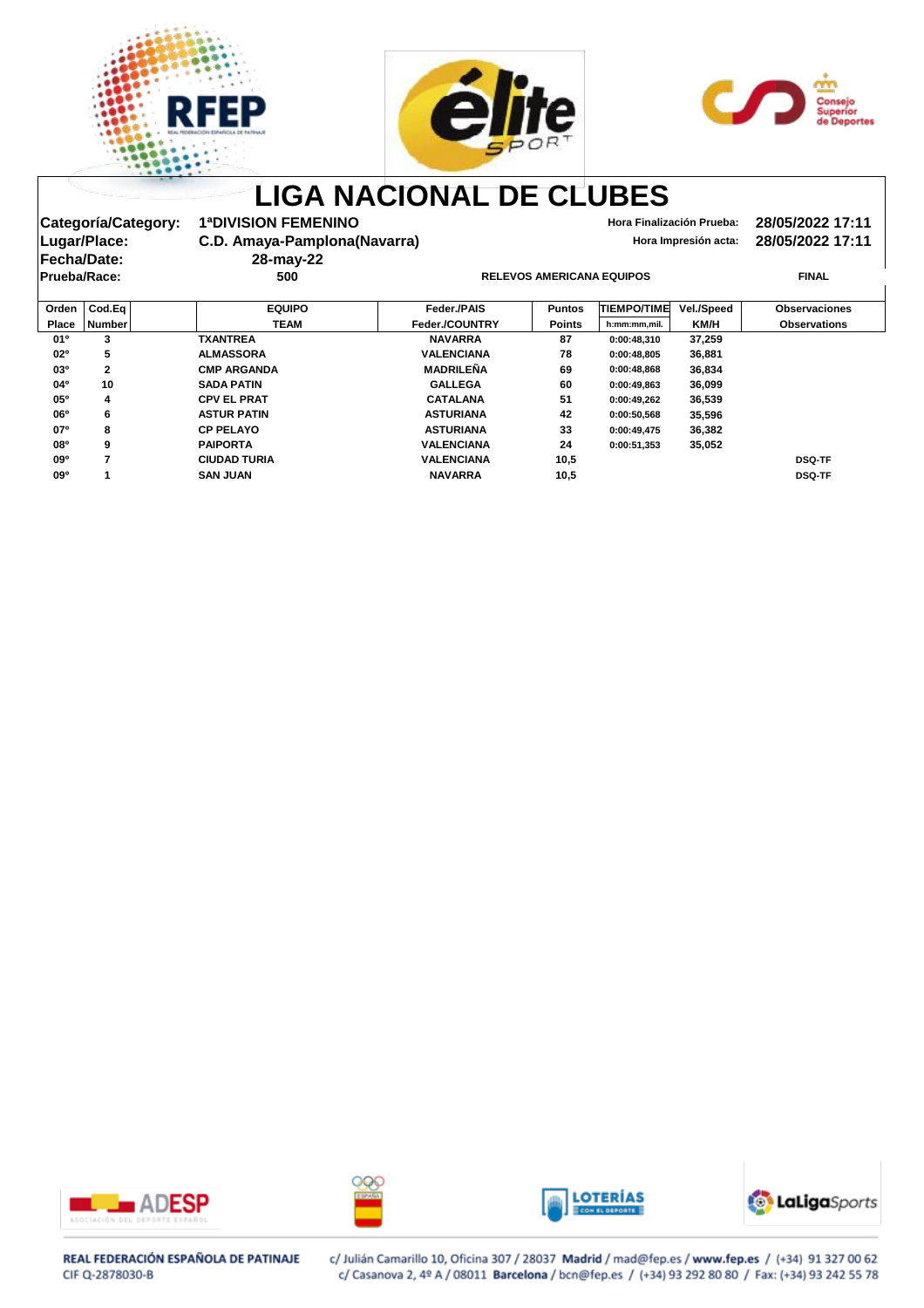





**Categoría/Category: 1ªDIVISION FEMENINO Hora Finalización Prueba: 28/05/2022 17:11 Lugar/Place: C.D. Amaya-Pamplona(Navarra) Hora Impresión acta: 28/05/2022 17:11 Fecha/Date: 28-may.-22 Prueba/Race: 500 RELEVOS AMERICANA EQUIPOS FINAL Orden Cod.Eq. PATINADOR/A EQUIPO Feder./PAIS Puntos TIEMPO/TIME Vel./Speed Observaciones Orden Team C. Skater TEAM Feder./COUNTRY Points h:mm:mm,mil. KM/H Observations** 1º 73 **ARZA GASTON, RUTH TXANTREA NAVARRA** 43,5

|                | UTUUTITUUTI VI | <b>Unutu</b>                             | .                   |                   | .    |             | .      | ONJUI TULIUIIJ |
|----------------|----------------|------------------------------------------|---------------------|-------------------|------|-------------|--------|----------------|
| 1 <sup>°</sup> | 72             | ARTEAGA JAURRIETA, IZADI                 | <b>TXANTREA</b>     | <b>NAVARRA</b>    | 43,5 | 0:00:48,310 | 37,259 |                |
| $1^{\circ}$    | 73             | <b>ARZA GASTON, RUTH</b>                 | <b>TXANTREA</b>     | <b>NAVARRA</b>    | 43,5 |             |        |                |
| 2 <sup>o</sup> | 97             | <b>BERMUDEZ PADILLA, NATHALIA</b>        | <b>ALMASSORA</b>    | <b>VALENCIANA</b> | 39   | 0:00:48,805 | 36,881 |                |
| 2 <sup>o</sup> | 99             | <b>ESTRADA GUISADO, LOLA</b>             | <b>ALMASSORA</b>    | <b>VALENCIANA</b> | 39   |             |        |                |
| 3º             | 66             | <b>ARREGUI GARCIA, SARA</b>              | <b>CMP ARGANDA</b>  | <b>MADRILEÑA</b>  | 34,5 | 0:00:48,868 | 36,834 |                |
| 3º             | 68             | <b>GOMEZ FERNANDEZ, SHEILA</b>           | <b>CMP ARGANDA</b>  | <b>MADRILEÑA</b>  | 34,5 |             |        |                |
| 4º             | 121            | <b>BALSA FANJUL, MARIA</b>               | <b>SADA PATIN</b>   | <b>GALLEGA</b>    | 30   | 0:00:49,863 | 36,099 |                |
| 4º             | 123            | OWONA GARCÍA, AINHOA                     | <b>SADA PATIN</b>   | <b>GALLEGA</b>    | 30   |             |        |                |
| 5º             | 93             | <b>MORENO BALAGUE, TERESA</b>            | <b>CPV EL PRAT</b>  | <b>CATALANA</b>   | 25,5 | 0:00:49,262 | 36,539 |                |
| 5º             | 94             | <b>RODRIGUEZ CORNEJO, ONA</b>            | <b>CPV EL PRAT</b>  | <b>CATALANA</b>   | 25,5 |             |        |                |
| 6º             | 103            | BUDIRINCA, BEATRIZ ALEXANDRA ASTUR PATIN |                     | <b>ASTURIANA</b>  | 21   | 0:00:50,568 | 35,596 |                |
| 6º             | 105            | <b>FERNANDEZ TUERO, ANDREA</b>           | <b>ASTUR PATIN</b>  | <b>ASTURIANA</b>  | 21   |             |        |                |
| 7º             | 114            | <b>MONTES GONZALEZ, LAURA</b>            | <b>CP PELAYO</b>    | <b>ASTURIANA</b>  | 16,5 | 0:00:49,475 | 36,382 |                |
| 7º             | 115            | POSADA GUERRA, SHEILA                    | <b>CP PELAYO</b>    | <b>ASTURIANA</b>  | 16,5 |             |        |                |
| 8º             | 116            | ALAPONT MARTÍNEZ, LUCÍA                  | <b>PAIPORTA</b>     | <b>VALENCIANA</b> | 12   | 0:00:51,353 | 35,052 |                |
| 8º             | 120            | VILLENA SÁNCHEZ, EVA M.                  | <b>PAIPORTA</b>     | <b>VALENCIANA</b> | 12   |             |        |                |
| 9º             | 107            | <b>CABRERA CASINO, SARA</b>              | <b>CIUDAD TURIA</b> | <b>VALENCIANA</b> | 5,25 |             |        | <b>DSQ-TF</b>  |
| 9º             | 111            | URREGO CASTAÑEDA, YIRLEY                 | <b>CIUDAD TURIA</b> | <b>VALENCIANA</b> | 5,25 |             |        |                |
| 9º             | 61             | <b>ANCIN GAMBARTE, MAITE</b>             | <b>SAN JUAN</b>     | <b>NAVARRA</b>    | 5,25 |             |        | <b>DSQ-TF</b>  |
| 92             | 65             | PEJENAUTE LARRAYOZ, BEATRIZ SAN JUAN     |                     | <b>NAVARRA</b>    | 5,25 |             |        |                |









REAL FEDERACIÓN ESPAÑOLA DE PATINAJE CIF Q-2878030-B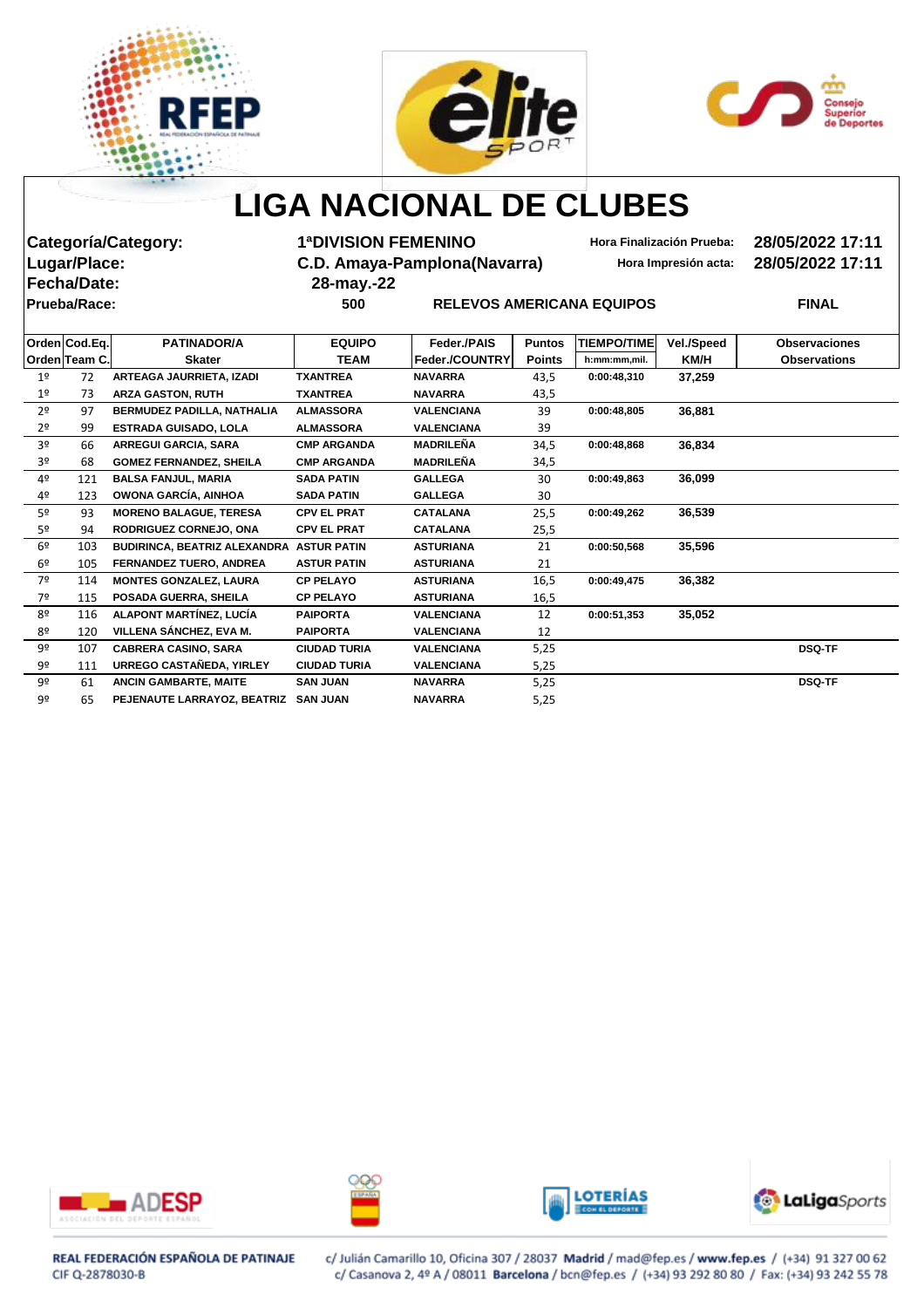





|                     | Categoría/Category:<br>Lugar/Place:<br><b>Fecha/Date:</b> | <b>1ªDIVISION FEMENINO</b><br>C.D. Amaya-Pamplona(Navarra)<br>28-may-22 |                       |               |                    | Hora Finalización Prueba:<br>Hora Impresión acta: | 28/05/2022 19:03<br>28/05/2022 19:03 |
|---------------------|-----------------------------------------------------------|-------------------------------------------------------------------------|-----------------------|---------------|--------------------|---------------------------------------------------|--------------------------------------|
| <b>Prueba/Race:</b> |                                                           | 10.000                                                                  |                       | <b>PUNTOS</b> |                    |                                                   | <b>FINAL</b>                         |
| Orden               | Cod.Eq                                                    | <b>EQUIPO</b>                                                           | <b>Feder /PAIS</b>    | <b>Puntos</b> | <b>TIEMPO/TIME</b> | <b>Vel./Speed</b>                                 | <b>Observaciones</b>                 |
| <b>Place</b>        | Number                                                    | <b>TEAM</b>                                                             | <b>Feder./COUNTRY</b> | <b>Points</b> | h:mm:mm,mil.       | KM/H                                              | <b>Observations</b>                  |
| 01 <sup>o</sup>     |                                                           | <b>SAN JUAN</b>                                                         | <b>NAVARRA</b>        | 80            |                    | 22                                                |                                      |
| 02°                 | 2                                                         | <b>CMP ARGANDA</b>                                                      | <b>MADRILEÑA</b>      | 65            |                    | $\mathbf{2}$                                      | W(1)                                 |
| 03 <sup>o</sup>     | 4                                                         | <b>CPV EL PRAT</b>                                                      | <b>CATALANA</b>       | 62            | 0:16:57,145        | 16                                                | W(1)                                 |
| 04°                 |                                                           | <b>CIUDAD TURIA</b>                                                     | <b>VALENCIANA</b>     | 61            |                    | 19                                                |                                      |
| 05°                 | 5                                                         | <b>ALMASSORA</b>                                                        | <b>VALENCIANA</b>     | 53            |                    |                                                   |                                      |
| 06 <sup>o</sup>     | 3                                                         | <b>TXANTREA</b>                                                         | <b>NAVARRA</b>        | 48            |                    |                                                   |                                      |
| 07 <sup>o</sup>     | 8                                                         | <b>CP PELAYO</b>                                                        | <b>ASTURIANA</b>      | 39            |                    |                                                   |                                      |
| <b>08°</b>          | 9                                                         | <b>PAIPORTA</b>                                                         | <b>VALENCIANA</b>     | 32            |                    |                                                   |                                      |
| 09 <sup>o</sup>     | 10                                                        | <b>SADA PATIN</b>                                                       | <b>GALLEGA</b>        | 14            |                    |                                                   |                                      |
| 10 <sup>o</sup>     | 6                                                         | <b>ASTUR PATIN</b>                                                      | <b>ASTURIANA</b>      | 11            |                    |                                                   | <b>DNF</b>                           |









### REAL FEDERACIÓN ESPAÑOLA DE PATINAJE CIF Q-2878030-B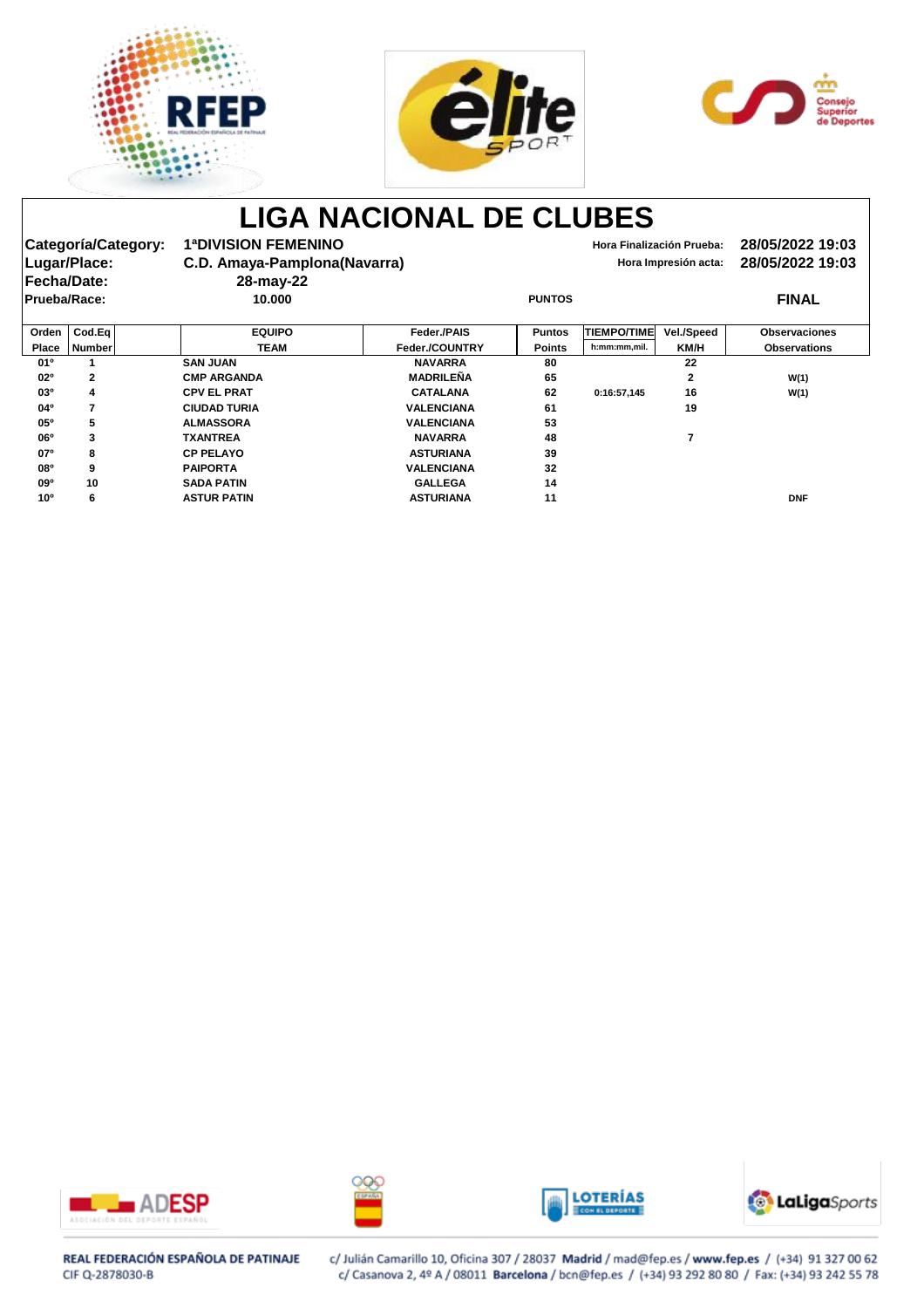





|                                |                     | <b>Categoría/Category:</b>          | <b>1ªDIVISION FEMENINO</b>   |                                          |               | Hora Finalización Prueba:          |                      | 28/05/2022 19:03     |
|--------------------------------|---------------------|-------------------------------------|------------------------------|------------------------------------------|---------------|------------------------------------|----------------------|----------------------|
|                                | Lugar/Place:        |                                     | C.D. Amaya-Pamplona(Navarra) |                                          |               |                                    | Hora Impresión acta: | 28/05/2022 19:03     |
|                                | <b>Fecha/Date:</b>  |                                     | 28-may.-22                   |                                          |               |                                    |                      |                      |
|                                | <b>Prueba/Race:</b> |                                     | 10000                        |                                          | <b>PUNTOS</b> |                                    |                      | <b>FINAL</b>         |
|                                |                     |                                     |                              |                                          |               |                                    |                      |                      |
|                                |                     |                                     |                              |                                          |               |                                    |                      |                      |
| <b>Orden</b> Dorsal            |                     | <b>PATINADOR</b><br><b>SKATER</b>   | <b>EQUIPO</b><br><b>TEAM</b> | Feder./PAIS                              |               | Puntos TIEMPO/TIME<br>h:mm:mm,mil. | <b>PUNTOS</b>        | <b>Observaciones</b> |
| <b>Orden</b><br>1 <sup>o</sup> | <b>Dorsal</b><br>61 | <b>ANCIN GAMBARTE, MAITE</b>        | <b>SAN JUAN</b>              | Feder./COUNTR   Points<br><b>NAVARRA</b> | 30            |                                    | <b>Points</b><br>22  | <b>Observations</b>  |
| 2 <sup>o</sup>                 | 111                 | URREGO CASTAÑEDA, YIRLEY            | <b>CIUDAD TURIA</b>          | <b>VALENCIANA</b>                        | 29            |                                    | 19                   |                      |
| 3º                             | 93                  | <b>MORENO BALAGUE, TERESA</b>       | <b>CPV EL PRAT</b>           | <b>CATALANA</b>                          | 28            | 0:16:57,145                        | 16                   | W(1)                 |
| 4º                             | 89                  | ZUBIRI BALLAZ, AMAIA                | <b>TXANTREA</b>              | <b>NAVARRA</b>                           | 27            |                                    | 7                    |                      |
| 5º                             | 64                  | OÑATE JIMENEZ, MAIALEN              | <b>SAN JUAN</b>              | <b>NAVARRA</b>                           | 26            |                                    | 6                    |                      |
| 6 <sup>2</sup>                 | 67                  | DEL RIO CALONGE, ABRIL              | <b>CMP ARGANDA</b>           | <b>MADRILEÑA</b>                         | 25            |                                    | 2                    | W(1)                 |
| 7º                             | 62                  | ARANGUREN ARMENDARIZ, MADDI         | <b>SAN JUAN</b>              | <b>NAVARRA</b>                           | 24            |                                    | $\mathbf 2$          |                      |
| 8º                             | 107                 | <b>CABRERA CASINO, SARA</b>         | <b>CIUDAD TURIA</b>          | <b>VALENCIANA</b>                        | 23            |                                    | 1                    |                      |
| 9º                             | 97                  | <b>BERMUDEZ PADILLA, NATHALIA</b>   | <b>ALMASSORA</b>             | <b>VALENCIANA</b>                        | 22            |                                    |                      |                      |
| 10 <sup>°</sup>                | 68                  | <b>GOMEZ FERNANDEZ, SHEILA</b>      | <b>CMP ARGANDA</b>           | <b>MADRILEÑA</b>                         | 21            |                                    |                      |                      |
| 11 <sup>°</sup>                | 98                  | <b>BOLUMAR GARCIA, MARIA</b>        | <b>ALMASSORA</b>             | <b>VALENCIANA</b>                        | 20            |                                    |                      |                      |
| $12^{\circ}$                   | 66                  | <b>ARREGUI GARCIA, SARA</b>         | <b>CMP ARGANDA</b>           | <b>MADRILEÑA</b>                         | 19            |                                    |                      |                      |
| 13 <sup>°</sup>                | 91                  | <b>ESPIN REAL, JÚLIA</b>            | <b>CPV EL PRAT</b>           | <b>CATALANA</b>                          | 18            |                                    |                      |                      |
| 149                            | 63                  | AYALA MORA, LUISA FERNANDA          | <b>SAN JUAN</b>              | <b>NAVARRA</b>                           |               |                                    |                      |                      |
| 15 <sup>°</sup>                | 115                 | POSADA GUERRA, SHEILA               | <b>CP PELAYO</b>             | <b>ASTURIANA</b>                         | 17            |                                    |                      |                      |
| 16 <sup>°</sup>                | 95                  | <b>SEOANE PUJOL, MONICA</b>         | <b>CPV EL PRAT</b>           | <b>CATALANA</b>                          | 16            |                                    |                      |                      |
| 179                            | 77                  | <b>CHOCARRO ASENSIO, LEIRE</b>      | <b>TXANTREA</b>              | <b>NAVARRA</b>                           | 15            |                                    |                      |                      |
| 18º                            | 114                 | <b>MONTES GONZALEZ, LAURA</b>       | <b>CP PELAYO</b>             | <b>ASTURIANA</b>                         | 14            |                                    |                      |                      |
| 19º                            | 116                 | <b>ALAPONT MARTÍNEZ, LUCÍA</b>      | <b>PAIPORTA</b>              | <b>VALENCIANA</b>                        | 13            |                                    |                      |                      |
| 20º                            | 120                 | VILLENA SÁNCHEZ, EVA M.             | <b>PAIPORTA</b>              | <b>VALENCIANA</b>                        | 12            |                                    |                      |                      |
| 21°                            | 101                 | <b>GOICOCHEA ROLON, DAFNE</b>       | <b>ALMASSORA</b>             | <b>VALENCIANA</b>                        | 11            |                                    |                      |                      |
| 22°                            | 90                  | <b>CARREÑO PERIS, AINOA</b>         | <b>CPV EL PRAT</b>           | <b>CATALANA</b>                          |               |                                    |                      |                      |
| 23º                            | 121                 | <b>BALSA FANJUL, MARIA</b>          | <b>SADA PATIN</b>            | <b>GALLEGA</b>                           | 10            |                                    |                      |                      |
| 24 <sup>°</sup>                | 109                 | <b>FORNER SANCHEZ, MARTA</b>        | <b>CIUDAD TURIA</b>          | <b>VALENCIANA</b>                        | 9             |                                    |                      |                      |
| $25^{\circ}$                   | 113                 | <b>GONZALEZ ARTIME, AITANA</b>      | <b>CP PELAYO</b>             | <b>ASTURIANA</b>                         | 8             |                                    |                      |                      |
| 26 <sup>°</sup>                | 117                 | <b>CORTIJO FERNANDEZ, CARMEN</b>    | <b>PAIPORTA</b>              | <b>VALENCIANA</b>                        | 7             |                                    |                      |                      |
| 27°                            | 108                 | <b>DONOSO ROIG, CARLA</b>           | <b>CIUDAD TURIA</b>          | <b>VALENCIANA</b>                        |               |                                    |                      | <b>DNF</b>           |
| 28º                            | 83                  | JAUREGUI GOMEZ, ARRATE              | <b>TXANTREA</b>              | <b>NAVARRA</b>                           | 6             |                                    |                      | <b>DNF</b>           |
| 29º                            | 69                  | GONZÁLEZ INSUASTI, VALERIA          | <b>CMP ARGANDA</b>           | MADRILEÑA                                |               |                                    |                      | <b>DNF</b>           |
| 30 <sup>o</sup>                | 106                 | RODRIGUEZ GARCIA, PAULA             | <b>ASTUR PATIN</b>           | <b>ASTURIANA</b>                         | 5             |                                    |                      | <b>DNF</b>           |
| 31 <sup>°</sup>                | 104                 | <b>COCA REYERO, ALBA</b>            | <b>ASTUR PATIN</b>           | <b>ASTURIANA</b>                         | 4             |                                    |                      | <b>DNF</b>           |
| 32 <sup>o</sup>                | 125                 | PARDO ALONSO, ANDREA                | <b>SADA PATIN</b>            | <b>GALLEGA</b>                           | 3             |                                    |                      | <b>DNF</b>           |
| 33º                            | 88                  | SOROZABAL PEGNEGUY, AMAIA           | <b>TXANTREA</b>              | <b>NAVARRA</b>                           |               |                                    |                      | <b>DNF</b>           |
| 34º                            | 103                 | <b>BUDIRINCA, BEATRIZ ALEXANDRA</b> | <b>ASTUR PATIN</b>           | <b>ASTURIANA</b>                         | $\mathbf{2}$  |                                    |                      | <b>DNF</b>           |
| 35º                            | 119                 | <b>RUIZ BALSAS, IRENE</b>           | <b>PAIPORTA</b>              | <b>VALENCIANA</b>                        |               |                                    |                      | <b>DNF</b>           |
| 36 <sup>°</sup>                | 100                 | <b>GENOVILLA PACHES, MIREIA</b>     | <b>ALMASSORA</b>             | <b>VALENCIANA</b>                        |               |                                    |                      | <b>DNF</b>           |
| 37º                            | 124                 | PALMEIRO CASTRO, LAURA              | <b>SADA PATIN</b>            | <b>GALLEGA</b>                           | 1             |                                    |                      | <b>DNF</b>           |
| 37º                            | 126                 | PORTELA PARDO, PAULA                | SADA PATIN                   | <b>GALLEGA</b>                           |               |                                    |                      | DNF                  |
| 39º                            | 102                 | ALVAREZ CONDE, LUCIA                | <b>ASTUR PATIN</b>           | <b>ASTURIANA</b>                         |               |                                    |                      | <b>DNF</b>           |



### REAL FEDERACIÓN ESPAÑOLA DE PATINAJE CIF Q-2878030-B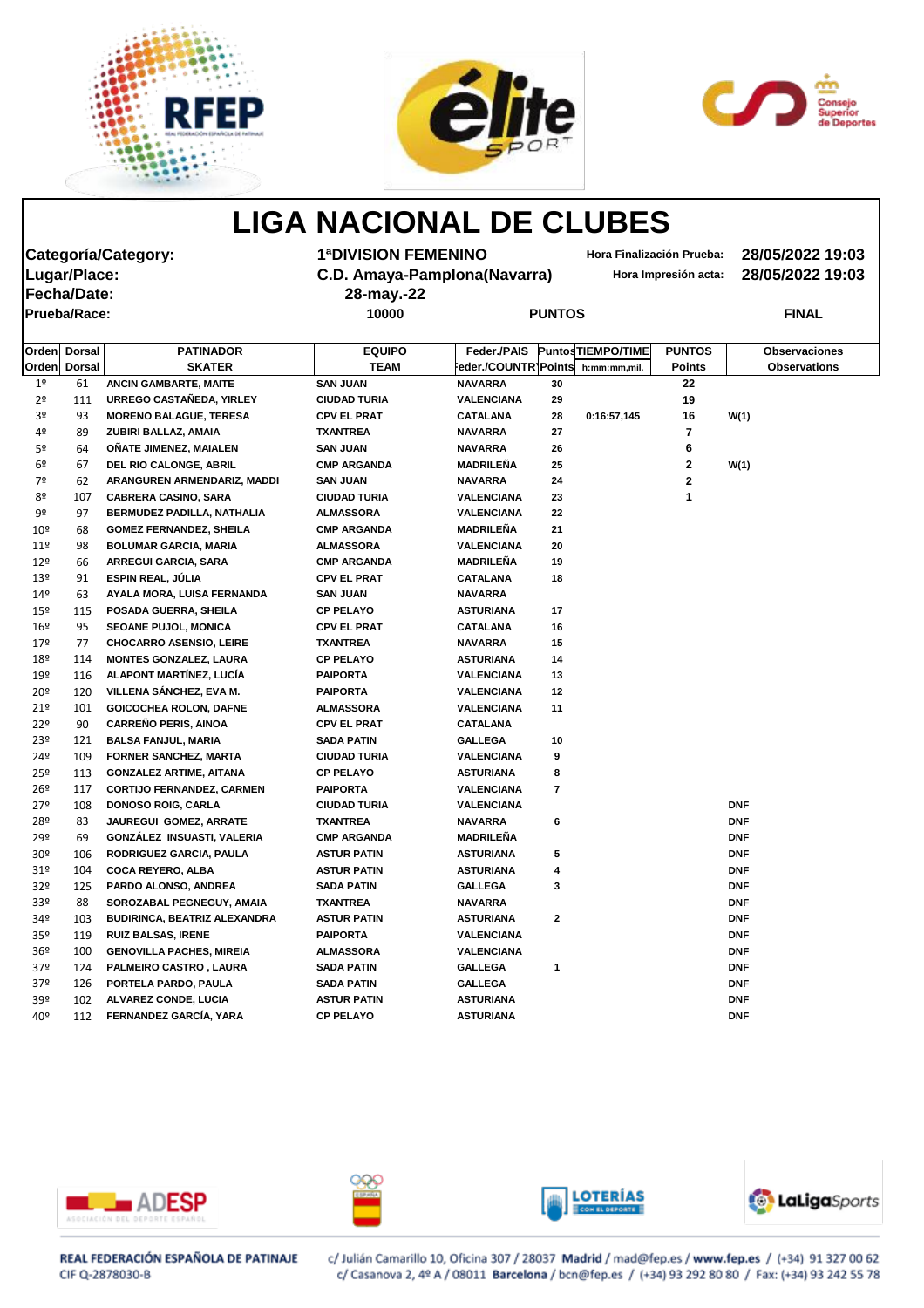|                 |    | <b>Liga Nacional de Clubes</b>        |                   |                                      |                                      |          |                        |          |          |                |             |
|-----------------|----|---------------------------------------|-------------------|--------------------------------------|--------------------------------------|----------|------------------------|----------|----------|----------------|-------------|
|                 |    | Categoría/Categor 1ªDIVISION FEMENINO |                   |                                      |                                      |          |                        |          |          |                |             |
|                 |    |                                       |                   |                                      |                                      |          | <b>PUNTOS / POINTS</b> |          |          |                |             |
|                 |    |                                       |                   | 1ª Jorn.                             | 1ª Jorn.                             | 2ª Jorn. | 3ª Jorn.               | 3ª Jorn. | 4ª Jorn. |                |             |
|                 |    |                                       |                   | C.D. Amaya-<br>Pamplona(Na<br>varra) | C.D. Amaya-<br>Pamplona(Na<br>varra) |          |                        |          |          |                |             |
|                 |    |                                       |                   | $28 - may$                           | $28 - may$                           |          |                        |          |          |                |             |
| Orden           |    | <b>EQUIPO</b>                         | <b>PAIS</b>       | <b>AMERICANA</b>                     | <b>PUNTOS</b>                        |          |                        |          |          |                |             |
| <b>Place</b>    |    | <b>TEAM</b>                           | <b>COUNTRY</b>    | 500                                  | 10000                                |          |                        |          |          | <b>GENERAL</b> | <b>r</b> al |
| 1 <sup>0</sup>  | 9  | <b>TXANTREA</b>                       | <b>NAVARRA</b>    | 87                                   | 48                                   |          |                        |          |          | 135            |             |
| 2º              | 5  | <b>CMP ARGANDA</b>                    | <b>MADRILEÑA</b>  | 69                                   | 65                                   |          |                        |          |          | 134            |             |
| 3 <sup>0</sup>  | 15 | <b>ALMASSORA</b>                      | <b>VALENCIANA</b> | 78                                   | 53                                   |          |                        |          |          | 131            |             |
| 40              | 11 | <b>CPV EL PRAT</b>                    | <b>CATALANA</b>   | 51                                   | 62                                   |          |                        |          |          | 113            |             |
| 5 <sup>0</sup>  |    | <b>SAN JUAN</b>                       | <b>NAVARRA</b>    | 10,5                                 | 80                                   |          |                        |          |          | 90,5           |             |
| 6 <sup>o</sup>  | 30 | <b>SADA PATIN</b>                     | <b>GALLEGA</b>    | 60                                   | 14                                   |          |                        |          |          | 74             |             |
| 70              | 26 | <b>CP PELAYO</b>                      | <b>ASTURIANA</b>  | 33                                   | 39                                   |          |                        |          |          | 72             |             |
| 80              | 21 | <b>CIUDAD TURIA</b>                   | <b>VALENCIANA</b> | 10,5                                 | 61                                   |          |                        |          |          | 71,5           |             |
| 90              | 27 | <b>PAIPORTA</b>                       | <b>VALENCIANA</b> | 24                                   | 32                                   |          |                        |          |          | 56             |             |
| 10 <sup>o</sup> | 18 | <b>ASTUR PATIN</b>                    | <b>ASTURIANA</b>  | 42                                   | 11                                   |          |                        |          |          | 53             |             |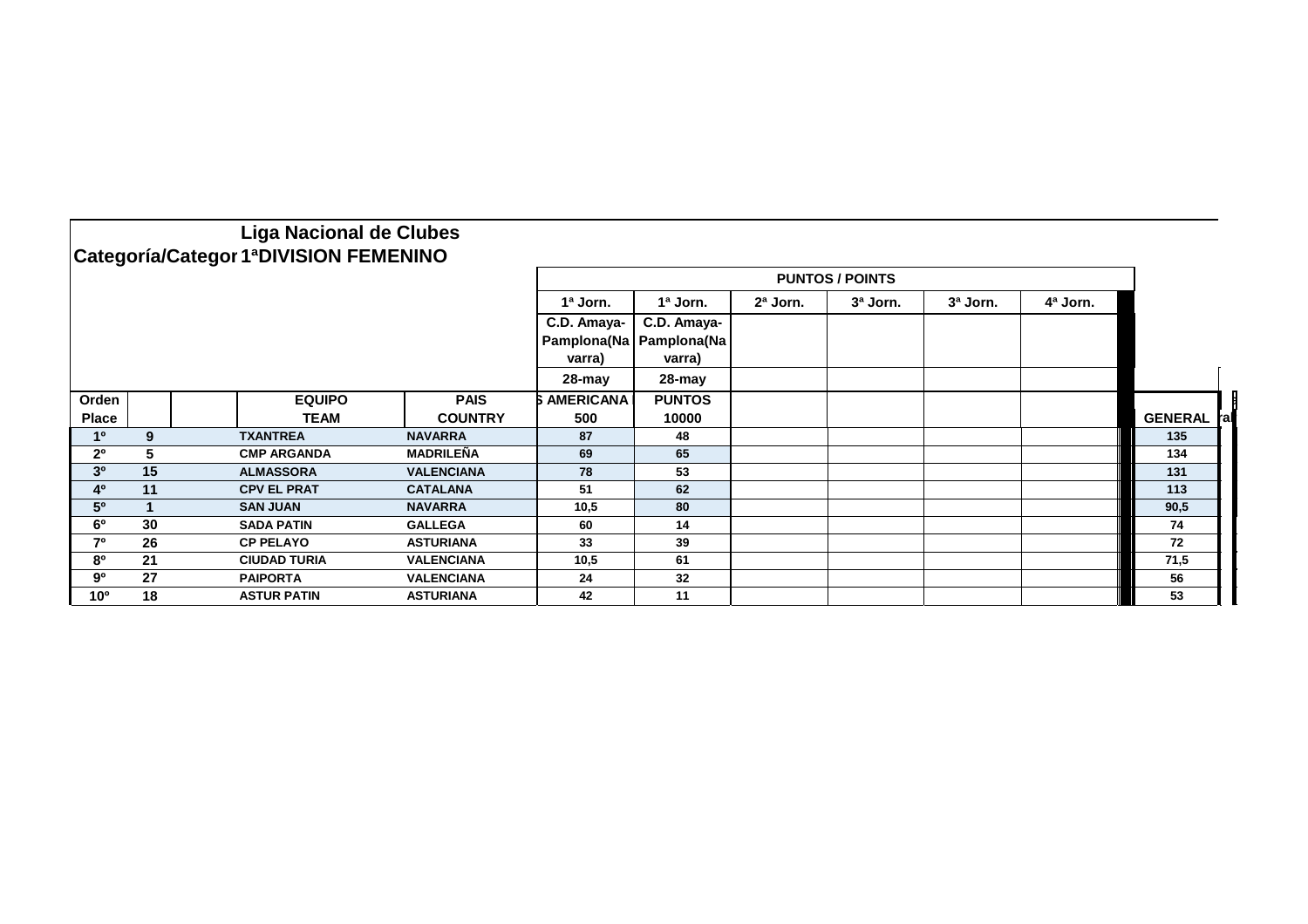





Categoría/Category: 3ªDIVISION FEMENINO<br>Lugar/Place: C.D. Amaya-Pamplona(Navarra) **Hora Impresión acta:** 28/05/2022 17:09 **C.D. Amaya-Pamplona(Navarra) C.D. Amaya-Pamplona(Navarra) Hora Impresión acta: 28/05/2022 17:09 Prueba/Race: 500 RELEVOS AMERICANA EQUIPOS FINAL**

**Fecha/Date: 28-may-22**

| Orden           | $\textsf{CodEq}\vert$ | <b>EQUIPO</b>               | <b>Feder /PAIS</b>   | <b>Puntos</b> | <b>TIEMPO/TIME</b> | <b>Vel./Speed</b> | <b>Observaciones</b> |
|-----------------|-----------------------|-----------------------------|----------------------|---------------|--------------------|-------------------|----------------------|
| <b>Place</b>    | <b>Number</b>         | <b>TEAM</b>                 | Feder./COUNTRY       | <b>Points</b> | h:mm:mm,mil.       | KM/H              | <b>Observations</b>  |
| 01 <sup>o</sup> | 4                     | <b>CPV EL PRAT</b>          | <b>CATALANA</b>      | 141           | 0:00:51,103        | 35,223            |                      |
| $02^{\circ}$    | 12                    | <b>CD AMAYA</b>             | <b>NAVARRA</b>       | 132           | 0:00:51,165        | 35,180            |                      |
| 03 <sup>o</sup> | 11                    | <b>MARIANISTAS ZARAGOZA</b> | <b>ARAGONESA</b>     | 123           | 0:00:51,384        | 35,030            |                      |
| 04°             | 25                    | <b>CUELEBRE</b>             | <b>ASTURIANA</b>     | 114           | 0:00:51,438        | 34,994            |                      |
| 05°             | 5                     | <b>ALMASSORA</b>            | <b>VALENCIANA</b>    | 105           | 0:00:51,391        | 35,026            |                      |
| 06 <sup>o</sup> | 6                     | <b>ASTUR PATIN</b>          | <b>ASTURIANA</b>     | 96            | 0:00:51,829        | 34,730            |                      |
| 07°             | 21                    | <b>CD ROLLING LEMONS</b>    | <b>CASTILLA LEON</b> | 87            | 0:00:52,587        | 34,229            |                      |
| <b>08°</b>      |                       | <b>SAN JUAN</b>             | <b>NAVARRA</b>       | 78            | 0:00:52,802        | 34,090            |                      |
| 09 <sup>o</sup> | 24                    | <b>ROLLER ALMASSORA</b>     | <b>VALENCIANA</b>    | 69            | 0:00:52,722        | 34,141            |                      |
| 10 <sup>o</sup> | 22                    | <b>BFH BURGOS</b>           | <b>CASTILLA LEON</b> | 60            | 0:00:52,764        | 34,114            |                      |
| 11 <sup>0</sup> | 16                    | <b>SEGI-2MIL6</b>           | <b>ARAGONESA</b>     | 51            | 0:00:53,307        | 33,767            |                      |
| 12 <sup>o</sup> | 15                    | <b>AVANT</b>                | <b>VALENCIANA</b>    | 42            | 0:00:53,310        | 33,765            |                      |
| 13 <sup>0</sup> | 9                     | <b>PAIPORTA</b>             | <b>VALENCIANA</b>    | 33            | 0:00:53,585        | 33,591            |                      |
| $14^{\circ}$    |                       | <b>CIUDAD TURIA</b>         | <b>VALENCIANA</b>    | 24            | 0:00:54,991        | 32,733            |                      |
| 15 <sup>o</sup> | 19                    | <b>NUEVO OVIEDO</b>         | <b>ASTURIANA</b>     | 15            | 0:00:57,053        | 31,550            |                      |
| 16 <sup>o</sup> | 23                    | <b>AL-ANDALUS</b>           | <b>ANDALUZA</b>      | 6             |                    |                   | <b>DSQ-TF</b>        |









### REAL FEDERACIÓN ESPAÑOLA DE PATINAJE CIF Q-2878030-B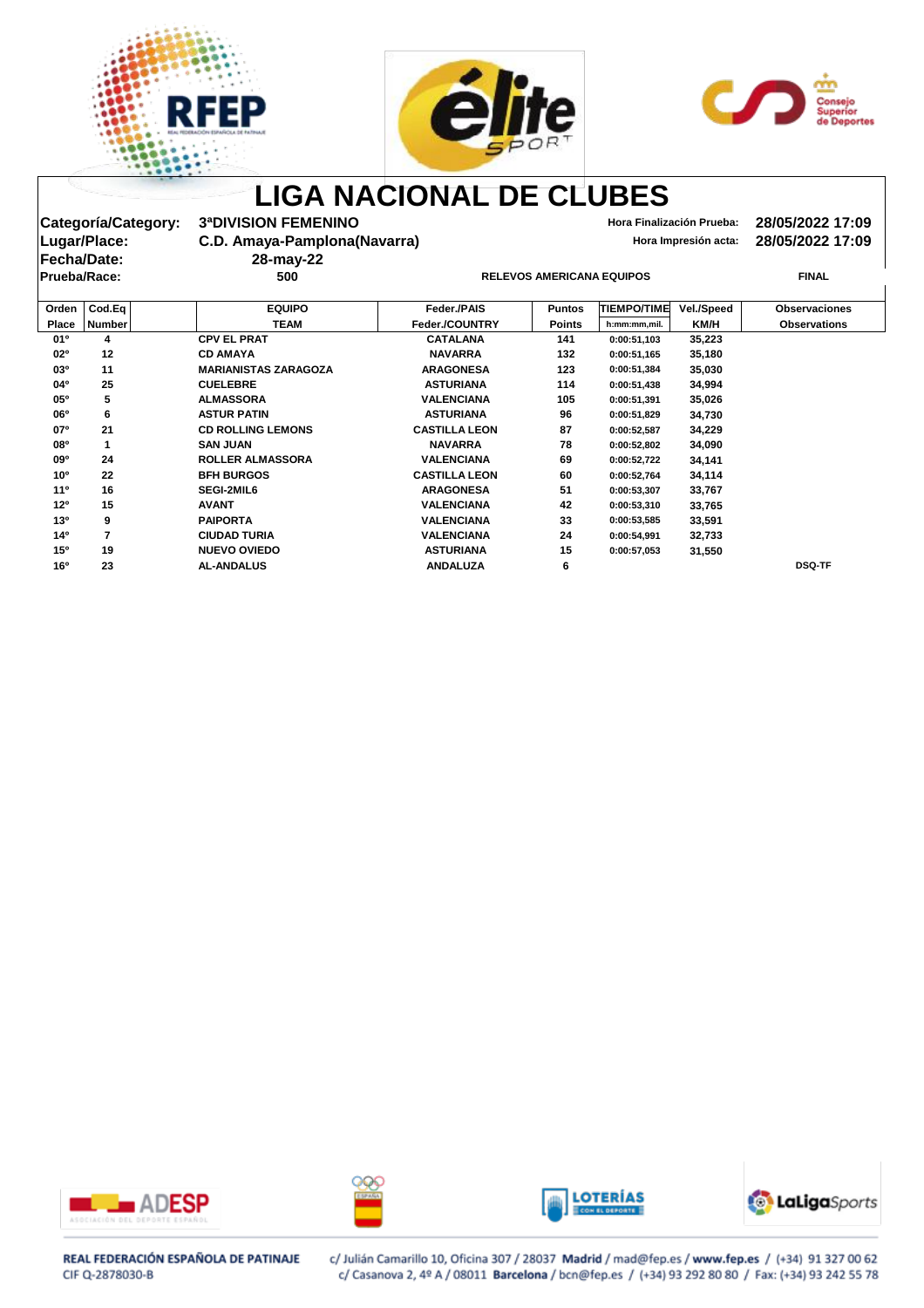





|                 |               | <b>Categoría/Category:</b>         | <b>3ªDIVISION FEMENINO</b>             |                       |               |                                  | Hora Finalización Prueba: | 28/05/2022 17:09     |
|-----------------|---------------|------------------------------------|----------------------------------------|-----------------------|---------------|----------------------------------|---------------------------|----------------------|
|                 | Lugar/Place:  |                                    | C.D. Amaya-Pamplona(Navarra)           |                       |               |                                  | Hora Impresión acta:      | 28/05/2022 17:09     |
|                 | Fecha/Date:   |                                    | 28-may.-22                             |                       |               |                                  |                           |                      |
|                 | Prueba/Race:  |                                    | 500                                    |                       |               | <b>RELEVOS AMERICANA EQUIPOS</b> |                           | <b>FINAL</b>         |
|                 |               |                                    |                                        |                       |               |                                  |                           |                      |
|                 |               |                                    |                                        |                       |               |                                  |                           |                      |
|                 | Orden Cod.Eq. | <b>PATINADOR/A</b>                 | <b>EQUIPO</b>                          | Feder./PAIS           | <b>Puntos</b> | <b>TIEMPO/TIME</b>               | Vel./Speed                | <b>Observaciones</b> |
|                 | Orden Team C. | <b>Skater</b>                      | <b>TEAM</b>                            | <b>Feder./COUNTRY</b> | <b>Points</b> | h:mm:mm,mil.                     | KM/H                      | <b>Observations</b>  |
| 1 <sup>°</sup>  | 322           | LLOP IZQUIERDO, HANNAH             | <b>CPV EL PRAT</b>                     | <b>CATALANA</b>       | 70,5          | 0:00:51,103                      | 35,223                    |                      |
| 1 <sup>o</sup>  | 324           | <b>MARTINEZ MARTIN, NOELIA</b>     | <b>CPV EL PRAT</b>                     | <b>CATALANA</b>       | 70,5          |                                  |                           |                      |
| 2 <sup>o</sup>  | 281           | <b>LISARRI LEZAUN, SAIOA</b>       | <b>CD AMAYA</b>                        | <b>NAVARRA</b>        | 66            | 0:00:51,165                      | 35,180                    |                      |
| 2º              | 209           | <b>VERA CASTILLO, JULENE</b>       | <b>CD AMAYA</b>                        | <b>NAVARRA</b>        | 66            |                                  |                           |                      |
| 3 <sup>o</sup>  | 287           | <b>BOTERO ARCEIZ, MARIA</b>        | <b>MARIANISTAS ZARAG( ARAGONESA</b>    |                       | 61,5          | 0:00:51,384                      | 35,030                    |                      |
| 3 <sup>o</sup>  | 289           | <b>IBAÑEZ DEL OLMO, ISABEL</b>     | <b>MARIANISTAS ZARAG( ARAGONESA</b>    |                       | 61,5          |                                  |                           |                      |
| 4º              | 349           | <b>BLANCO GARCIA, CRISTINA</b>     | <b>CUELEBRE</b>                        | <b>ASTURIANA</b>      | 57            | 0:00:51,438                      | 34,994                    |                      |
| 4º              | 351           | <b>SUAREZ ANGONES, ICIAR</b>       | <b>CUELEBRE</b>                        | <b>ASTURIANA</b>      | 57            |                                  |                           |                      |
| 5 <sup>o</sup>  | 316           | <b>BLAZQUEZ GIRONA, CANDELA</b>    | <b>ALMASSORA</b>                       | <b>VALENCIANA</b>     | 52,5          | 0:00:51,391                      | 35,026                    |                      |
| 5 <sup>o</sup>  | 318           | SEGUNDO MUNDINA, CARLA             | <b>ALMASSORA</b>                       | <b>VALENCIANA</b>     | 52,5          |                                  |                           |                      |
| 6 <sup>9</sup>  | 310           | <b>INIESTA CASTELLANOS, SHEILA</b> | <b>ASTUR PATIN</b>                     | <b>ASTURIANA</b>      | 48            | 0:00:51,829                      | 34,730                    |                      |
| 6 <sup>o</sup>  | 313           | ROBLEDO TROITIÑO, LISA             | <b>ASTUR PATIN</b>                     | <b>ASTURIANA</b>      | 48            |                                  |                           |                      |
| 7º              | 301           | <b>GONZALEZ ANTON, IRENE</b>       | CD ROLLING LEMONS CASTILLA LEON        |                       | 43,5          | 0:00:52,587                      | 34,229                    |                      |
| 7º              | 303           | <b>MARTIN ARRANZ, JIMENA</b>       | <b>CD ROLLING LEMONS CASTILLA LEON</b> |                       | 43,5          |                                  |                           |                      |
| 8º              | 292           | <b>ASTRAIN ETXEGARAI, UXUE</b>     | <b>SAN JUAN</b>                        | <b>NAVARRA</b>        | 39            | 0:00:52,802                      | 34,090                    |                      |
| 8º              | 293           | AYALA MOLA, ANA MARIA              | <b>SAN JUAN</b>                        | <b>NAVARRA</b>        | 39            |                                  |                           |                      |
| 9º              | 346           | <b>MUÑOZ DIAZ, NAIARA</b>          | ROLLER ALMASSORA VALENCIANA            |                       | 34,5          | 0:00:52,722                      | 34,141                    |                      |
| 9º              | 347           | PAULANO BALLESTER, MAR             | ROLLER ALMASSORA VALENCIANA            |                       | 34,5          |                                  |                           |                      |
| 10 <sup>°</sup> | 338           | <b>GARCIA HERNANDO, IRENE</b>      | <b>BFH BURGOS</b>                      | <b>CASTILLA LEON</b>  | 30            | 0:00:52,764                      | 34,114                    |                      |
| 10 <sup>°</sup> | 340           | PEREDA RODRIGO, PAULA              | <b>BFH BURGOS</b>                      | <b>CASTILLA LEON</b>  | 30            |                                  |                           |                      |
| 11 <sup>°</sup> | 307           | GÓMEZ SIERRA, LUCIA                | SEGI-2MIL6                             | <b>ARAGONESA</b>      | 25,5          | 0:00:53,307                      | 33,767                    |                      |
| 11 <sup>°</sup> | 309           | <b>NAVARRO POLO, MARÍA</b>         | SEGI-2MIL6                             | <b>ARAGONESA</b>      | 25,5          |                                  |                           |                      |
| 12 <sup>°</sup> | 355           | <b>BLANCO VILA, MARIA</b>          | <b>AVANT</b>                           | <b>VALENCIANA</b>     | 21            | 0:00:53,310                      | 33,765                    |                      |
| 12 <sup>°</sup> | 359           | PARDO MONRABAL, LAURA              | <b>AVANT</b>                           | <b>VALENCIANA</b>     | 21            |                                  |                           |                      |
| 13 <sup>°</sup> | 330           | <b>EXPOSITO MENENDEZ, ANNA</b>     | <b>PAIPORTA</b>                        | <b>VALENCIANA</b>     | 16,5          | 0:00:53,585                      | 33,591                    |                      |
| 13 <sup>°</sup> | 332           | <b>MEDINA JARAMILLO, CYNTHIA</b>   | <b>PAIPORTA</b>                        | <b>VALENCIANA</b>     | 16,5          |                                  |                           |                      |
| $14^{\circ}$    | 334           | <b>ALMODOVAR GINER, MAITE</b>      | <b>CIUDAD TURIA</b>                    | <b>VALENCIANA</b>     | 12            | 0:00:54,991                      | 32,733                    |                      |
| 14 <sup>°</sup> | 335           | <b>CABRERA CASINO, EVA</b>         | <b>CIUDAD TURIA</b>                    | <b>VALENCIANA</b>     | 12            |                                  |                           |                      |
| $15^{\circ}$    | 352           | ALONSO ALVAREZ, BEATRIZ            | <b>NUEVO OVIEDO</b>                    | <b>ASTURIANA</b>      | 7,5           | 0:00:57,053                      | 31,550                    |                      |
| 15 <sup>°</sup> | 354           | <b>IGLESIAS SIXTO, ANDREA</b>      | <b>NUEVO OVIEDO</b>                    | <b>ASTURIANA</b>      | 7,5           |                                  |                           |                      |
| 16 <sup>°</sup> | 343           | ROLDÁN FREY, CRISTINA MARÍA        | <b>AL-ANDALUS</b>                      | <b>ANDALUZA</b>       | 3             |                                  |                           | <b>DSQ-TF</b>        |
| 16 <sup>°</sup> | 344           | YÁÑEZ MACÍAS, ALBA                 | <b>AL-ANDALUS</b>                      | <b>ANDALUZA</b>       | 3             |                                  |                           |                      |









REAL FEDERACIÓN ESPAÑOLA DE PATINAJE CIF Q-2878030-B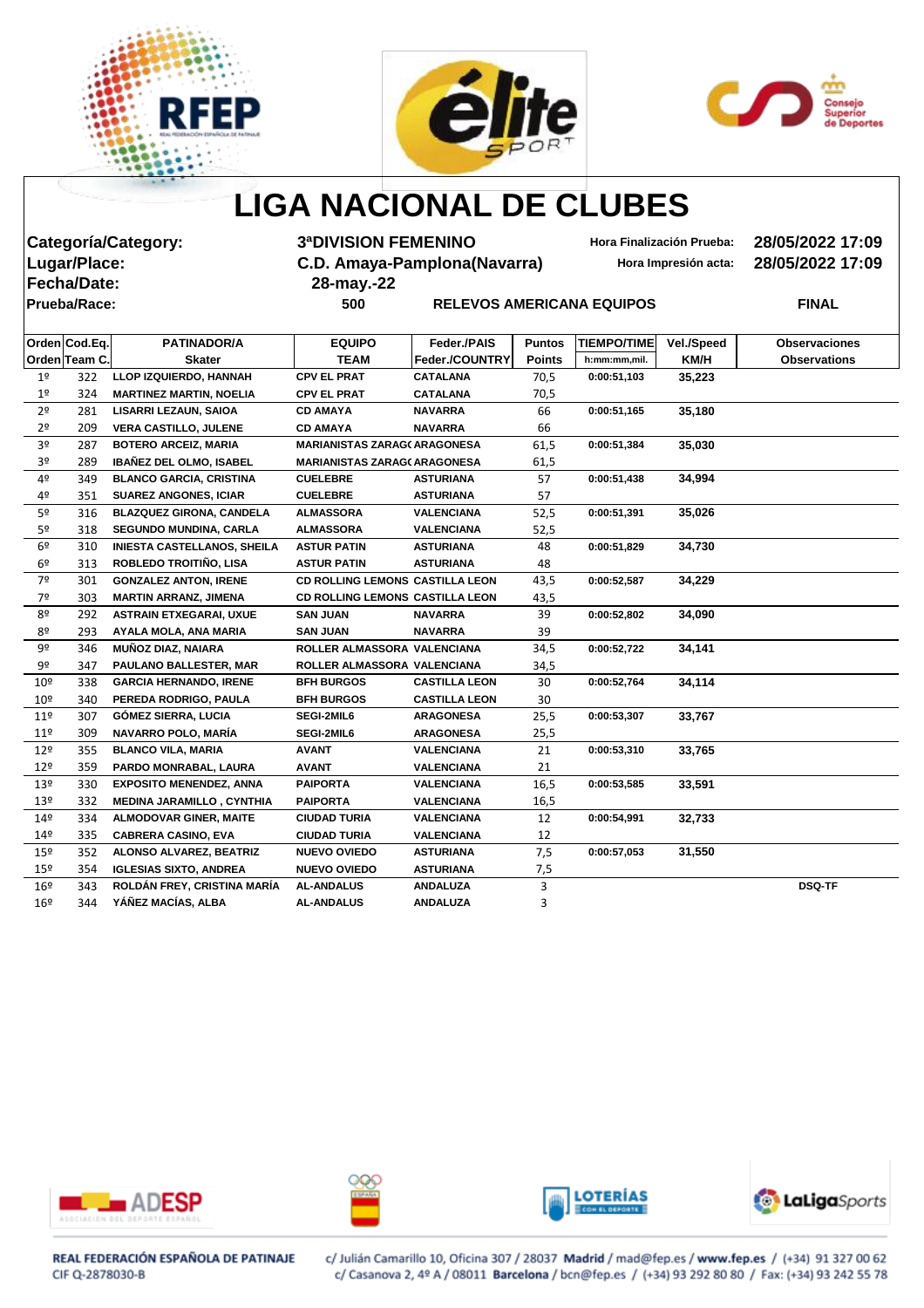





|                     | Categoría/Category: | <b>3ªDIVISION FEMENINO</b>   |                      |               |                    | Hora Finalización Prueba: | 28/05/2022 19:44     |
|---------------------|---------------------|------------------------------|----------------------|---------------|--------------------|---------------------------|----------------------|
|                     | Lugar/Place:        | C.D. Amaya-Pamplona(Navarra) |                      |               |                    | Hora Impresión acta:      | 28/05/2022 19:44     |
| <b>Fecha/Date:</b>  |                     | 28-may-22                    |                      |               |                    |                           |                      |
| <b>Prueba/Race:</b> |                     | 10.000                       |                      | <b>PUNTOS</b> |                    |                           | <b>FINAL</b>         |
|                     |                     |                              |                      |               |                    |                           |                      |
| Orden               | Cod.Eq              | <b>EQUIPO</b>                | Feder./PAIS          | <b>Puntos</b> | <b>TIEMPO/TIME</b> | <b>Vel./Speed</b>         | <b>Observaciones</b> |
| <b>Place</b>        | <b>Number</b>       | <b>TEAM</b>                  | Feder./COUNTRY       | <b>Points</b> | h:mm:mm,mil.       | KM/H                      | <b>Observations</b>  |
| 01º                 | 5                   | <b>ALMASSORA</b>             | <b>VALENCIANA</b>    | 135           |                    | 12                        |                      |
| 02 <sup>o</sup>     | 25                  | <b>CUELEBRE</b>              | <b>ASTURIANA</b>     | 113           |                    |                           |                      |
| 03°                 | 21                  | <b>CD ROLLING LEMONS</b>     | <b>CASTILLA LEON</b> | 109           |                    |                           |                      |
| 04°                 | 4                   | <b>CPV EL PRAT</b>           | <b>CATALANA</b>      | 106,5         |                    |                           |                      |
| 05 <sup>o</sup>     | 11                  | <b>MARIANISTAS ZARAGOZA</b>  | <b>ARAGONESA</b>     | 97            |                    | 8                         |                      |
| 06 <sup>o</sup>     | 12                  | <b>CD AMAYA</b>              | <b>NAVARRA</b>       | 87            |                    | 8                         |                      |
| 07°                 | 24                  | <b>ROLLER ALMASSORA</b>      | <b>VALENCIANA</b>    | 82            |                    |                           | <b>DNF</b>           |
| 08 <sup>o</sup>     | 6                   | <b>ASTUR PATIN</b>           | <b>ASTURIANA</b>     | 81            |                    |                           |                      |
| 09 <sup>o</sup>     | 9                   | <b>PAIPORTA</b>              | <b>VALENCIANA</b>    | 75,5          |                    |                           | <b>DNF</b>           |
| 10 <sup>o</sup>     | 15                  | <b>AVANT</b>                 | <b>VALENCIANA</b>    | 60            |                    |                           |                      |
| 11 <sup>0</sup>     | $\overline{7}$      | <b>CIUDAD TURIA</b>          | <b>VALENCIANA</b>    | 57            |                    |                           | <b>DNF</b>           |
| 12 <sup>o</sup>     | 1                   | <b>SAN JUAN</b>              | <b>NAVARRA</b>       | 48,5          |                    |                           | <b>DNF</b>           |
| 13 <sup>0</sup>     | 23                  | <b>AL-ANDALUS</b>            | <b>ANDALUZA</b>      | 44            |                    |                           |                      |
| 14 <sup>0</sup>     | 22                  | <b>BFH BURGOS</b>            | <b>CASTILLA LEON</b> | 38,5          |                    |                           | <b>DNF</b>           |
| 15°                 | 16                  | SEGI-2MIL6                   | <b>ARAGONESA</b>     | 27,5          |                    |                           |                      |
| 16 <sup>o</sup>     | 19                  | <b>NUEVO OVIEDO</b>          | <b>ASTURIANA</b>     | 13,5          |                    |                           |                      |









### REAL FEDERACIÓN ESPAÑOLA DE PATINAJE CIF Q-2878030-B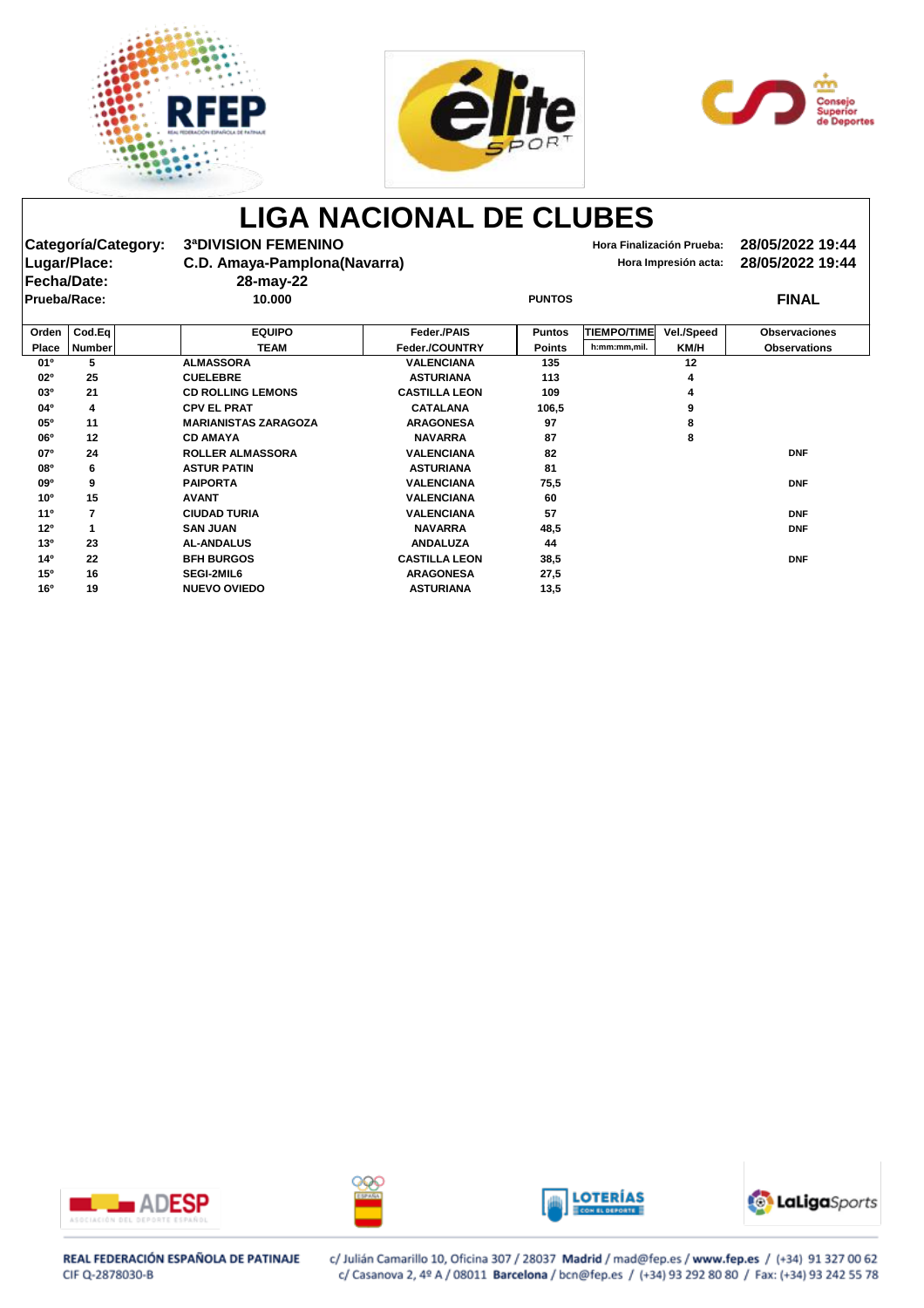





|                                |                     | <b>Categoría/Category:</b>        | <b>3ªDIVISION FEMENINO</b>   |                                    |               | Hora Finalización Prueba:                |                      |            | 28/05/2022 19:44                            |
|--------------------------------|---------------------|-----------------------------------|------------------------------|------------------------------------|---------------|------------------------------------------|----------------------|------------|---------------------------------------------|
|                                | Lugar/Place:        |                                   | C.D. Amaya-Pamplona(Navarra) |                                    |               |                                          | Hora Impresión acta: |            | 28/05/2022 19:44                            |
|                                | <b>Fecha/Date:</b>  |                                   | 28-may.-22                   |                                    |               |                                          |                      |            |                                             |
|                                | <b>Prueba/Race:</b> |                                   | 10000                        |                                    | <b>PUNTOS</b> |                                          |                      |            | <b>FINAL</b>                                |
|                                |                     |                                   |                              |                                    |               |                                          |                      |            |                                             |
|                                |                     |                                   |                              |                                    |               |                                          | <b>PUNTOS</b>        |            |                                             |
| Orden Dorsal                   |                     | <b>PATINADOR</b><br><b>SKATER</b> | <b>EQUIPO</b><br><b>TEAM</b> | Feder./PAIS<br>eder./COUNTR\Points |               | <b>PuntosTIEMPO/TIME</b><br>h:mm:mm,mil. |                      |            | <b>Observaciones</b><br><b>Observations</b> |
| Orden Dorsal<br>1 <sup>o</sup> | 316                 | <b>BLAZQUEZ GIRONA, CANDELA</b>   | <b>ALMASSORA</b>             | <b>VALENCIANA</b>                  | 48            |                                          | <b>Points</b><br>12  |            |                                             |
| 2 <sup>o</sup>                 | 318                 | <b>SEGUNDO MUNDINA, CARLA</b>     | <b>ALMASSORA</b>             | <b>VALENCIANA</b>                  | 47            |                                          | 11                   |            |                                             |
| 3 <sup>o</sup>                 | 324                 | <b>MARTINEZ MARTIN, NOELIA</b>    | <b>CPV EL PRAT</b>           | <b>CATALANA</b>                    | 46            |                                          | 9                    |            |                                             |
| 4º                             | 289                 | <b>IBAÑEZ DEL OLMO, ISABEL</b>    | <b>MARIANISTAS ZARAGOZA</b>  | <b>ARAGONESA</b>                   | 45            |                                          | 8                    |            |                                             |
| 5º                             | 284                 | <b>MARTINO GIRONES, CARLA</b>     | <b>CD AMAYA</b>              | <b>NAVARRA</b>                     | 44            |                                          | 8                    |            |                                             |
| 6 <sup>9</sup>                 | 281                 | <b>LISARRI LEZAUN, SAIOA</b>      | <b>CD AMAYA</b>              | <b>NAVARRA</b>                     | 43            |                                          | 6                    |            |                                             |
| 7º                             | 327                 | <b>TELLEZ NIN, MIREIA</b>         | <b>CPV EL PRAT</b>           | <b>CATALANA</b>                    | 42            |                                          | 6                    | W(1)       |                                             |
| 8º                             | 303                 | <b>MARTIN ARRANZ, JIMENA</b>      | <b>CD ROLLING LEMONS</b>     | <b>CASTILLA LEON</b>               | 41            |                                          | 4                    |            |                                             |
| 9º                             | 317                 | <b>MESADO GALLEN, MARIA</b>       | <b>ALMASSORA</b>             | <b>VALENCIANA</b>                  | 40            |                                          |                      |            |                                             |
| 10 <sup>°</sup>                | 350                 | ROBLEDO GARCIA, ANA               | <b>CUELEBRE</b>              | <b>ASTURIANA</b>                   | 39            |                                          | 4                    |            |                                             |
| $11^{\circ}$                   | 349                 | <b>BLANCO GARCIA, CRISTINA</b>    | <b>CUELEBRE</b>              | <b>ASTURIANA</b>                   | 38            |                                          | 2                    |            |                                             |
| $12^{\circ}$                   | 300                 | <b>GAISAN LONCAN, JULIA</b>       | <b>CD ROLLING LEMONS</b>     | <b>CASTILLA LEON</b>               | 37            |                                          | 1                    | C(1)       |                                             |
| 13º                            | 351                 | <b>SUAREZ ANGONES, ICIAR</b>      | <b>CUELEBRE</b>              | <b>ASTURIANA</b>                   | 36            |                                          |                      |            |                                             |
| 149                            | 343                 | ROLDÁN FREY, CRISTINA MARÍA       | <b>AL-ANDALUS</b>            | <b>ANDALUZA</b>                    | 35            |                                          |                      |            |                                             |
| 15º                            | 313                 | ROBLEDO TROITIÑO, LISA            | <b>ASTUR PATIN</b>           | <b>ASTURIANA</b>                   | 34            |                                          |                      |            |                                             |
| 16 <sup>°</sup>                | 358                 | <b>MILAN CASTAÑO, NADIA</b>       | <b>AVANT</b>                 | <b>VALENCIANA</b>                  | 33            |                                          |                      |            |                                             |
| $17^{\circ}$                   | 288                 | <b>CASAS GIL, MARIA</b>           | <b>MARIANISTAS ZARAGOZA</b>  | <b>ARAGONESA</b>                   | 32            |                                          |                      |            |                                             |
| 18º                            | 302                 | <b>GUTIERREZ SANTOS, ADRIANA</b>  | <b>CD ROLLING LEMONS</b>     | <b>CASTILLA LEON</b>               | 31            |                                          |                      | <b>DNF</b> |                                             |
| 19º                            | 330                 | <b>EXPOSITO MENENDEZ, ANNA</b>    | <b>PAIPORTA</b>              | <b>VALENCIANA</b>                  | 28,5          |                                          |                      | <b>DNF</b> |                                             |
| 19º                            | 346                 | <b>MUÑOZ DIAZ, NAIARA</b>         | <b>ROLLER ALMASSORA</b>      | <b>VALENCIANA</b>                  | 28,5          |                                          |                      | <b>DNF</b> |                                             |
| 19º                            | 347                 | PAULANO BALLESTER, MAR            | ROLLER ALMASSORA             | <b>VALENCIANA</b>                  | 28,5          |                                          |                      | <b>DNF</b> |                                             |
| 19º                            | 314                 | <b>ROJAS BRAGA, SOFIA</b>         | <b>ASTUR PATIN</b>           | <b>ASTURIANA</b>                   | 28,5          |                                          |                      | <b>DNF</b> |                                             |
| 23º                            | 336                 | <b>COLÁS PALACIOS, NADIA</b>      | <b>CIUDAD TURIA</b>          | <b>VALENCIANA</b>                  | 26            |                                          |                      | <b>DNF</b> |                                             |
| 24 <sup>°</sup>                | 348                 | <b>RUIZ CONTRERAS, PATRICIA</b>   | ROLLER ALMASSORA             | <b>VALENCIANA</b>                  | 25            |                                          |                      | <b>DNF</b> |                                             |
| 25 <sup>°</sup>                | 332                 | <b>MEDINA JARAMILLO, CYNTHIA</b>  | <b>PAIPORTA</b>              | <b>VALENCIANA</b>                  | 23,5          |                                          |                      | <b>DNF</b> |                                             |
| 25 <sup>°</sup>                | 333                 | SERRANO DE LAS HERAS, ARIADNA     | <b>PAIPORTA</b>              | <b>VALENCIANA</b>                  | 23,5          |                                          |                      | <b>DNF</b> |                                             |
| 27°                            | 340                 | PEREDA RODRIGO, PAULA             | <b>BFH BURGOS</b>            | <b>CASTILLA LEON</b>               | 21,5          |                                          |                      | <b>DNF</b> |                                             |
| 27°                            | 299                 | SOMOVILLA FORAL, IRATI            | <b>SAN JUAN</b>              | <b>NAVARRA</b>                     | 21,5          |                                          |                      | <b>DNF</b> |                                             |
| 29º                            | 290                 | <b>IBAÑEZ DEL OLMO, RAQUEL</b>    | <b>MARIANISTAS ZARAGOZA</b>  | <b>ARAGONESA</b>                   | 20            |                                          |                      | <b>DNF</b> |                                             |
| 30 <sup>°</sup>                | 323                 | <b>LOPEZ GARCIA, ERIKA</b>        | <b>CPV EL PRAT</b>           | <b>CATALANA</b>                    | 18,5          |                                          |                      |            |                                             |
| 30 <sup>°</sup>                | 311                 | PAÑEDA FRANCOS, NOA               | <b>ASTUR PATIN</b>           | <b>ASTURIANA</b>                   | 18,5          |                                          |                      |            |                                             |
| 32 <sup>o</sup>                | 335                 | <b>CABRERA CASINO, EVA</b>        | <b>CIUDAD TURIA</b>          | <b>VALENCIANA</b>                  | 16,5          |                                          |                      |            |                                             |
| 32 <sup>o</sup>                | 356                 | <b>CANDELA GARCIA, EVA</b>        | <b>AVANT</b>                 | <b>VALENCIANA</b>                  | 16,5          |                                          |                      |            |                                             |
| 34º                            | 334                 | <b>ALMODOVAR GINER, MAITE</b>     | <b>CIUDAD TURIA</b>          | <b>VALENCIANA</b>                  | 14,5          |                                          |                      |            |                                             |
| 34º                            | 296                 | <b>GARRO MARTINEZ, CAROLINA</b>   | <b>SAN JUAN</b>              | <b>NAVARRA</b>                     | 14,5          |                                          |                      |            |                                             |
| 36 <sup>°</sup>                | 294                 | <b>BENEDIT VAL, CARLA</b>         | <b>SAN JUAN</b>              | <b>NAVARRA</b>                     | 12,5          |                                          |                      |            |                                             |
| 36 <sup>°</sup>                | 339                 | ORDOÑEZ MARTINEZ, ALBA            | <b>BFH BURGOS</b>            | <b>CASTILLA LEON</b>               | 12,5          |                                          |                      |            |                                             |
| 38º                            | 355                 | <b>BLANCO VILA, MARIA</b>         | <b>AVANT</b>                 | <b>VALENCIANA</b>                  | 10,5          |                                          |                      |            |                                             |
| 38º                            | 308                 | <b>MAGRO GARBAJOSA, LUCIA</b>     | SEGI-2MIL6                   | <b>ARAGONESA</b>                   | 10,5          |                                          |                      |            |                                             |
| 40º                            | 305                 | <b>GARCIA SEGURA, SANDRA</b>      | <b>SEGI-2MIL6</b>            | <b>ARAGONESA</b>                   | 8,5           |                                          |                      |            |                                             |
| 40º                            | 306                 | GIL PELLÓN, CARLA                 | <b>SEGI-2MIL6</b>            | <b>ARAGONESA</b>                   | 8,5           |                                          |                      |            |                                             |
| 42º                            | 354                 | <b>IGLESIAS SIXTO, ANDREA</b>     | <b>NUEVO OVIEDO</b>          | <b>ASTURIANA</b>                   | 6,5           |                                          |                      |            |                                             |
| 42°                            | 344                 | YÁÑEZ MACÍAS, ALBA                | <b>AL-ANDALUS</b>            | <b>ANDALUZA</b>                    | 6,5           |                                          |                      |            |                                             |
| 44º                            | 352                 | ALONSO ALVAREZ, BEATRIZ           | <b>NUEVO OVIEDO</b>          | <b>ASTURIANA</b>                   | 4,5           |                                          |                      |            |                                             |
| 44º                            | 338                 | <b>GARCIA HERNANDO, IRENE</b>     | <b>BFH BURGOS</b>            | <b>CASTILLA LEON</b>               | 4,5           |                                          |                      |            |                                             |
| 46º                            | 341                 | ALCAIDE LEÓN, BLANCA              | <b>AL-ANDALUS</b>            | <b>ANDALUZA</b>                    | 2,5           |                                          |                      |            |                                             |

| 40º             | 305 | <b>GARCIA SEGURA, SANDRA</b>   |
|-----------------|-----|--------------------------------|
| 40 <sup>°</sup> | 306 | <b>GIL PELLÓN, CARLA</b>       |
| 429             | 354 | <b>IGLESIAS SIXTO, ANDREA</b>  |
| 429             | 344 | YÁÑEZ MACÍAS, ALBA             |
| 449             | 352 | <b>ALONSO ALVAREZ, BEATRIZ</b> |
| 449             | 338 | <b>GARCIA HERNANDO, IRENE</b>  |
| 46º             | 341 | <b>ALCAIDE LEÓN . BLANCA</b>   |









### REAL FEDERACIÓN ESPAÑOLA DE PATINAJE CIF Q-2878030-B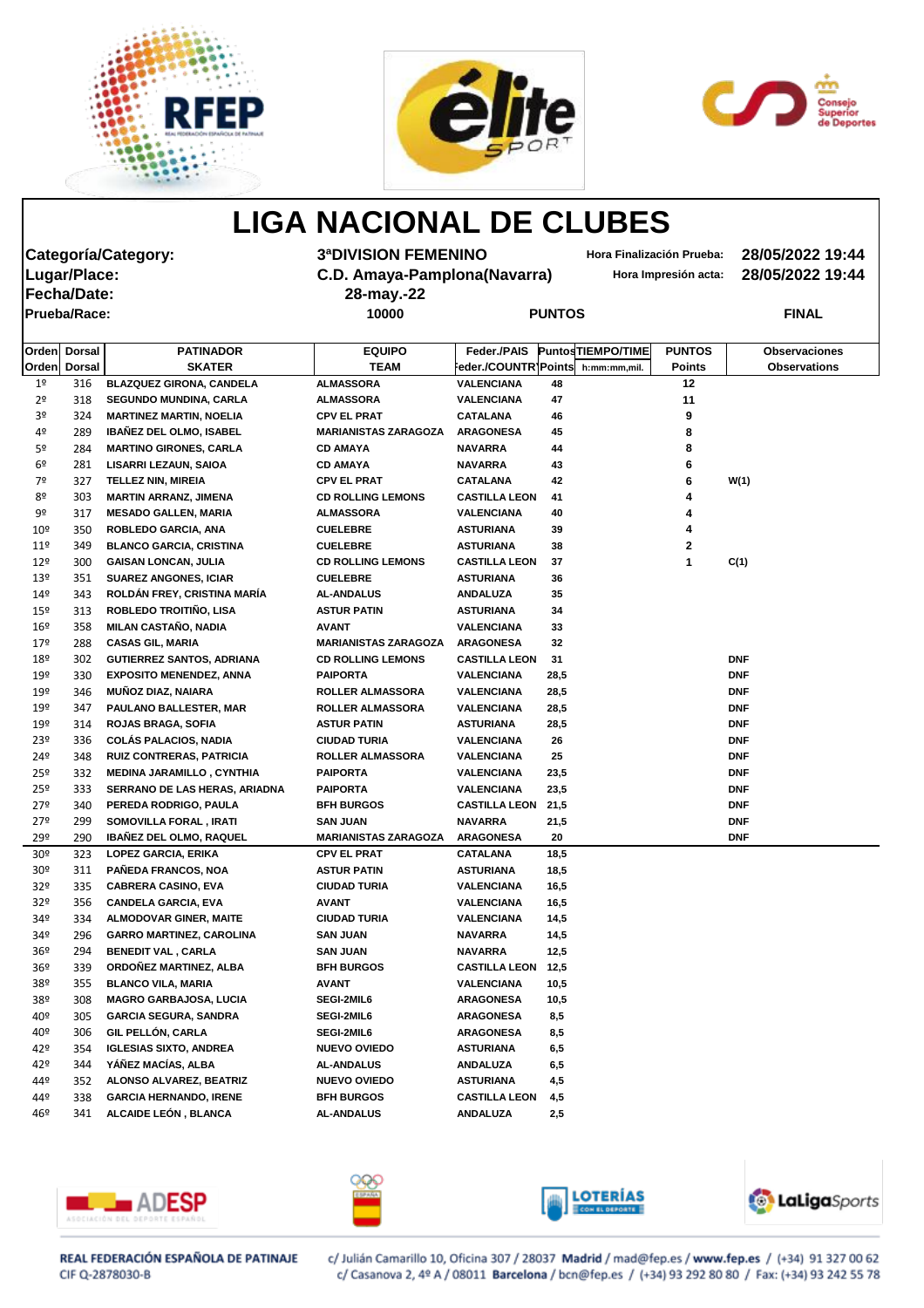





|              | Lugar/Place:<br><b>Fecha/Date:</b> | Categoría/Category:            | <b>3ªDIVISION FEMENINO</b><br>C.D. Amaya-Pamplona(Navarra)<br>28-may.-22 |                         | <b>Hora Finalización Prueba:</b> | Hora Impresión acta: | 28/05/2022 19:44<br>28/05/2022 19:44 |
|--------------|------------------------------------|--------------------------------|--------------------------------------------------------------------------|-------------------------|----------------------------------|----------------------|--------------------------------------|
|              | <b>Prueba/Race:</b>                |                                | 10000                                                                    | <b>PUNTOS</b>           |                                  |                      | <b>FINAL</b>                         |
|              | <b>Orden</b> Dorsal                | <b>PATINADOR</b>               | <b>EQUIPO</b>                                                            | Feder / PAIS            | <b>PuntosTIEMPO/TIME</b>         | <b>PUNTOS</b>        | <b>Observaciones</b>                 |
| <b>Orden</b> | Dorsal                             | <b>SKATER</b>                  | <b>TEAM</b>                                                              | Feder./COUNTR Points    | h:mm:mm,mil.                     | <b>Points</b>        | <b>Observations</b>                  |
| 46º          | 353                                | <b>IGLESIAS CASO, PRISCILA</b> | <b>NUEVO OVIEDO</b>                                                      | <b>ASTURIANA</b><br>2,5 |                                  |                      |                                      |
| 48º          | 209                                | <b>VERA CASTILLO, JULENE</b>   | <b>CD AMAYA</b>                                                          | <b>NAVARRA</b>          |                                  |                      | <b>DSQ-SF</b>                        |



### REAL FEDERACIÓN ESPAÑOLA DE PATINAJE CIF Q-2878030-B